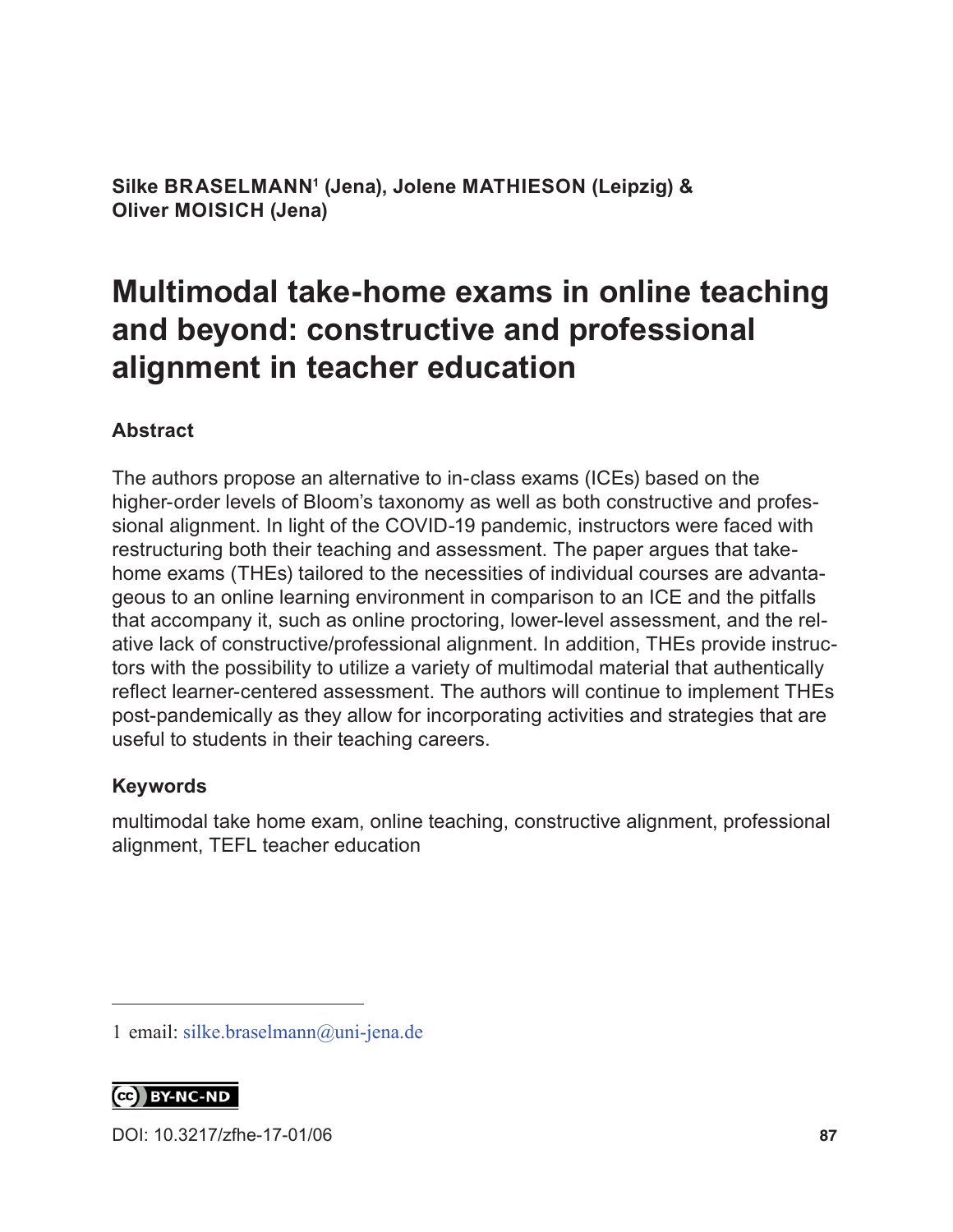# **1 Introduction**

The COVID-19 pandemic has presented teachers in higher education with a number of challenges, including finding suitable assessment procedures in times of online teaching and learning. At the beginning of summer term 2020, and despite recent efforts to incorporate new classroom techniques and integrate multiple media as well as new forms of technology into university teaching practice, final exams were still a highly traditional, pen-and-paper format in some disciplines. As a result, many teachers in higher education began to experiment with online-proctoring strategies in order to avoid (or at least minimize) cheating in the new online environment by filming hands, tracking eye movements, using multiple hardware devices, and comparing handwritings. In addition to the considerable amount of time and effort required of both teachers and students within the online-proctoring regime, these procedures quickly led to heated debates about data protection and privacy in Germany (cf. HIMMELRATH, 2021; SCHWARTMANN, 2020). Despite these challenges, however, and out of sheer necessity, the accelerated digitalization of the educational system as result of the pandemic may have sparked the long-awaited "mini-revolution" (WILLIAMS & WONG, 2009, p. 227) in the university sector towards more innovative and competence-based forms of teaching and assessing. A growing body of current research aims to explore the potential of applying some of these changes and adjustments to post-pandemic teaching and learning (cf. KORDTS et al., 2021). This essay would like to contribute to this ongoing discussion by proposing the implementation of multimodal take-home exams (THEs) – in which students are provided with multimedia material and asked to complete a number of complex tasks over a prolonged time span – as an alternative assessment format that can be used in both online and classroom teaching, especially for teacher education.

This article draws upon our experiences restructuring and teaching the introductory seminar, "Teaching English as a Foreign Language (TEFL)," at the University of Jena for three consecutive semesters during the COVID-19 pandemic. In this specific course – as in many other traditionally assessed seminars – students would have normally written a proctored in-class exam (ICE) at the end of the semester, which, in large part, assesses student performance on the lower levels of Bloom's taxonomy. Bloom's well-known taxonomy provides a hierarchically organized description of learning that functions within two dimensions. The 'knowledge dimension' comprises of factual (e. g. knowledge of terminology), conceptual, procedural, and me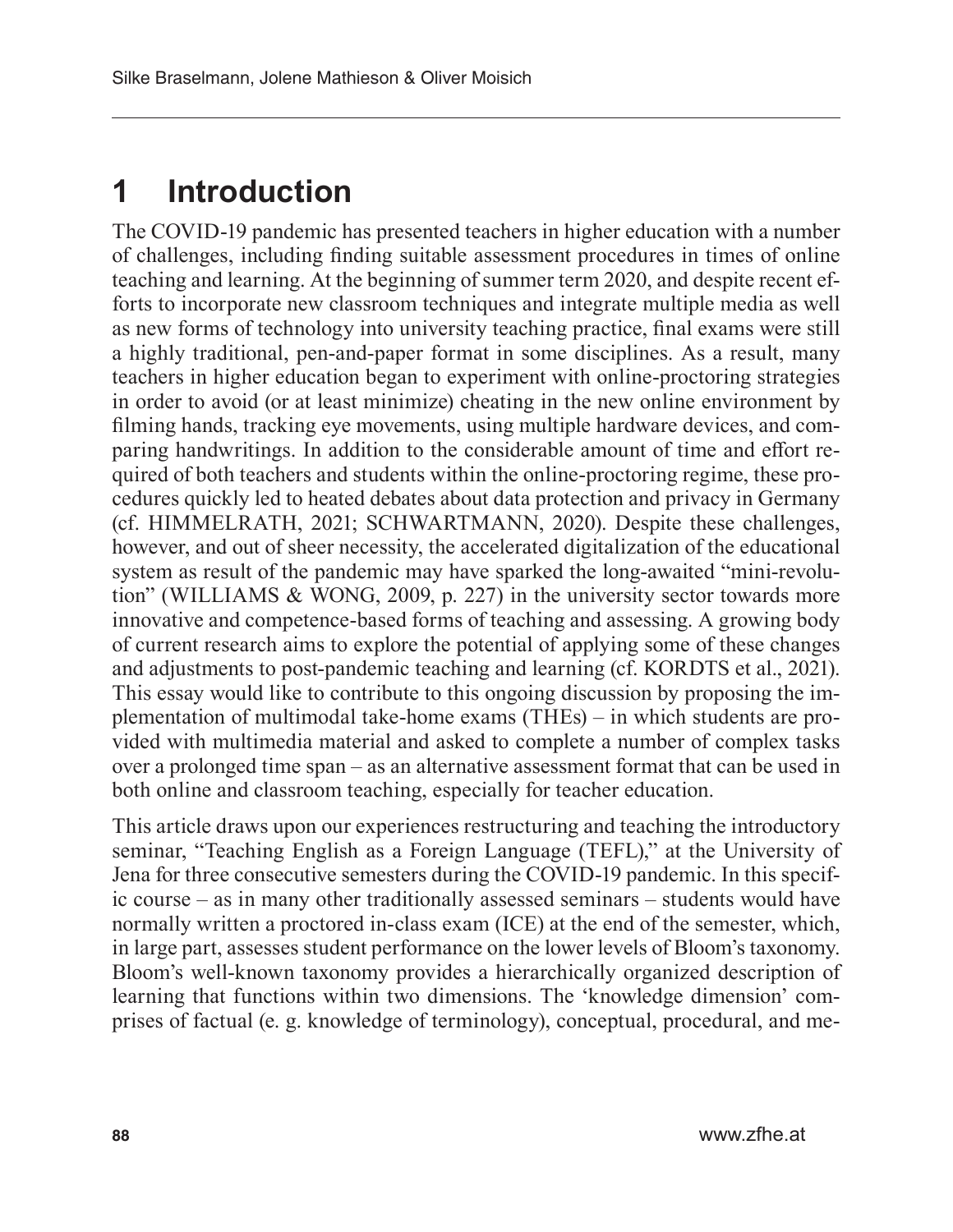ta-cognitive learning. The 'cognitive process dimension' focusses on the processes involved in learning. This second dimension is subdivided into the categories of remembering, understanding, applying, analyzing, evaluating, and creating. On the lowest level – remembering – students are asked to retrieve, recall, and recognize relevant knowledge (revised by ANDERSON et al., 2001). Being critical of online proctoring and wary of its invasiveness, and interested in assessing student performance on the higher levels of Bloom's taxonomy, the authors of this paper, who each taught the same introductory course simultaneously in different groups, chose to redesign the final exam altogether. Based on the multiliteracies approach to teaching (KALANTZIS et al., 2016), we designed a multimodal take-home exam (THE) that focuses on both the knowledge and cognitive process dimensions.

In line with the prevailing theory of constructive alignment (CA) (cf. BIGGS, 2014) in higher education and in an effort to embody what we call *professional alignment* (PA) in teacher education, we adjusted the structure of the entire seminar and focused on fostering personal and professional competences and skills in the appropriate application of acquired knowledge. In the following, we discuss the benefits and challenges of THEs in comparison to traditional, proctored ICEs and argue for the underlying concepts of constructive and professional alignment in exam design. As a good-practice example with didactic insights, we will outline our design and assessment guidelines and further explore the potential that multimodal take-home exams bear for other disciplines and course formats.

## **2 Advantages and challenges of (multimodal) take-home exams**

In respect to exam design, *authenticity* lies at the center of the current paradigm of competence-based assessment (cf. HALBHERR et al., 2016, p. 252), which focuses on realistic, authentic examples and problems that students evaluate and solve in an exam. It therefore seems anachronistic that while computers and digital media are an integral part of both students' and teachers' personal and professional lives, modern technology still plays little to no role in examinations in many disciplines. In a study on the efficacy of final examinations, WILLIAMS and WONG (2009) ask whether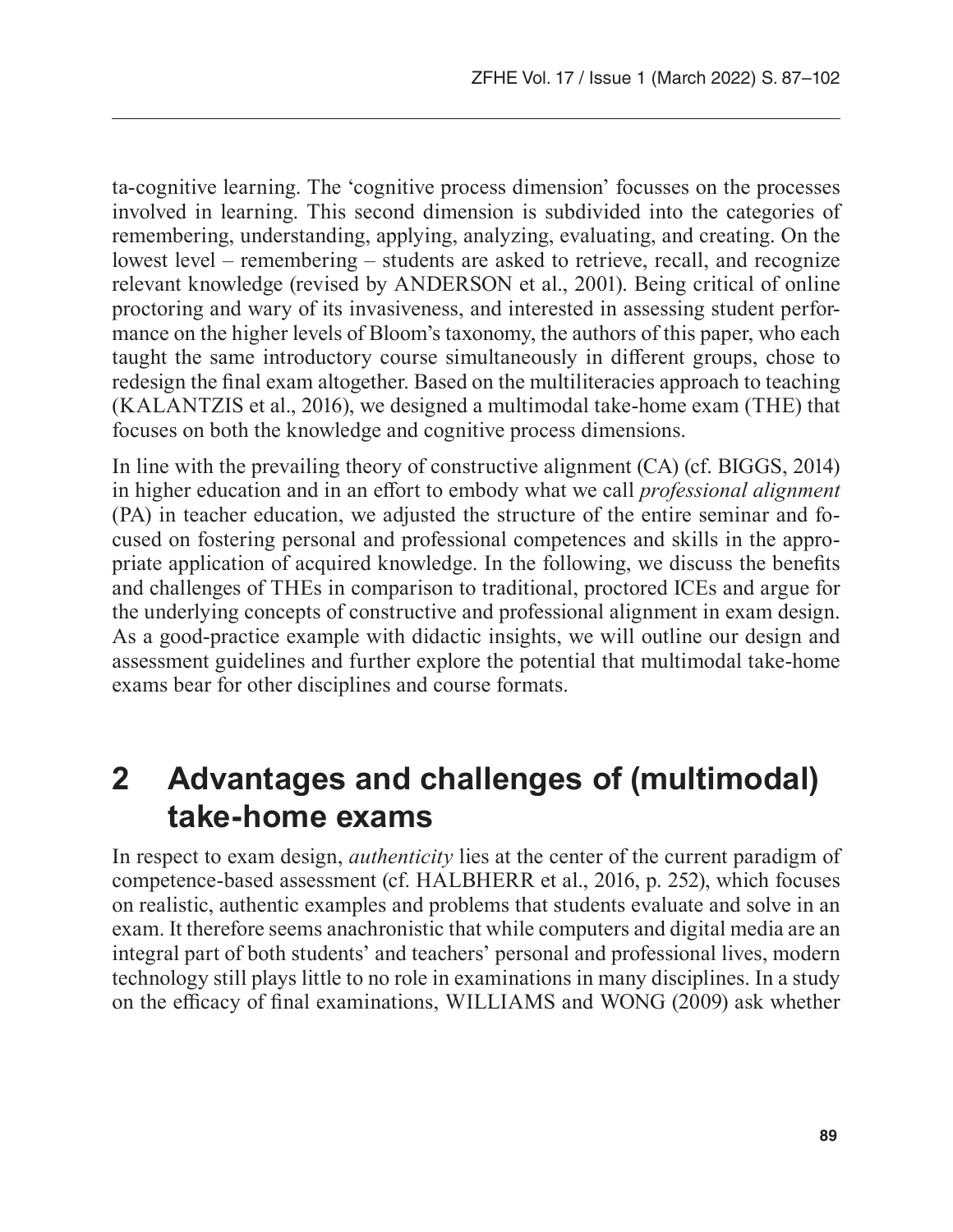exams at university are, in fact, off-limits for innovation – and their investigation is still relevant today:

"[G]iven it is still the most commonly administered summative assessment instrument in universities today, is there some other special intrinsic value attached to a closed-book, invigilated exam that justifies its continued use?" (p. 228)

As we do not ascribe "special intrinsic value" to closed-book, pen-and-paper ICEs and further wish to incorporate the principle of authenticity into all aspects of our exam design, we designed a THE that includes digital and online material. THEs have been commonplace in the humanities at U.S.-American universities since the mid-1980s, and their advantages in comparison to ICEs have been widely discussed in anglophone research: ICEs are mainly characterized by a strict time limit (2–6 hours) and the stress that this necessarily and purposefully imposes on students. In traditional ICEs, learners are required to activate (factual) knowledge under an artificial amount of pressure, without help or opportunities for collaboration. While scholars in favor of ICEs and closed-book exams (CBEs) mostly stress the connection between expert performance and "rich, well-organized content knowledge of a subject" (DURNING et al., 2016, p. 1) as well as the ability of students to retrieve and activate knowledge under pressure, ICEs have been frequently criticized for several reasons. One important point of criticism is the artificially constructed, high amount of pressure inherent in the ICE setting that has been shown to have an adverse impact on students' performance (cf. BENGTSSON, 2019). Further, higher level exam tasks which foster an active, creative, and lasting engagement with the seminar content and acquired knowledge are frequently omitted in ICEs due to time restraints and other pragmatic factors. As such, ICEs are "not suitable for assessing students' performance on the higher levels of Bloom's taxonomy scale," nor can they promote anything but superficial learning, and thus are "not consonant with the prevailing theory of 'constructive alignment' in higher education" (IBID, p. 1).

Take-home exams are designed in opposition to ICEs: Due to a prolonged time span and unlimited access to textbooks, the Internet as well as other resources, they invite students to more thoroughly reflect on the tasks and materials at hand as well as make intelligent editorial and interpretive decisions regarding the applicability of specific sources and sets of knowledge gleaned from the wealth of material available to them. In their discussion of open-book and open-Internet exams (whether in the classroom or at home), WILLIAMS and WONG argue that when "learners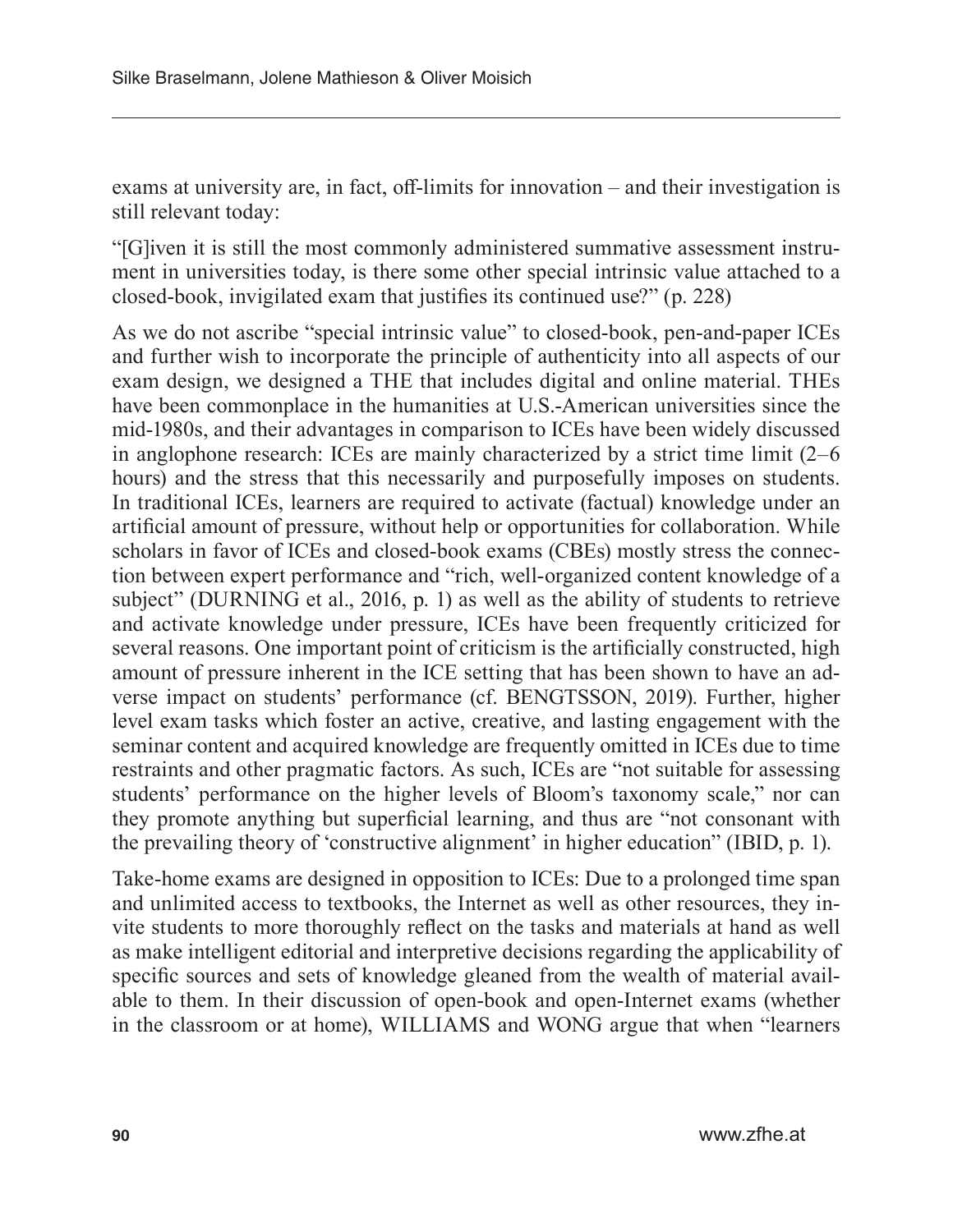are presented with unstructured problems that require the application of relevant skills and knowledge, rather than selection from predetermined options as is the case with multiple-choice tests," authentic and competence-based assessment can more accurately capture an "understanding of learning processes in terms of real-life performance as opposed to a display of inert knowledge" (2009, p. 229). Such exams, they conclude, "emphasize the importance of learner-directed discovery of knowledge" (IBID). In addition to these salient points, we further argue that the inclusive, complex, realistic environments provided by THEs allow for a substantially higher degree of not only constructive alignment but also professional alignment in teacher education, meaning that the exam itself is heuristically valuable. It functions as a "highly educational task in which students experience a deep learning process" (LÓPEZ et al., 2011, para. 3) as well as a highly professional assessment tool in which students and instructors alike experience a reflection process on exam design.

Studies have further shown that open-book and THE settings minimize student anxiety and that working with textbooks and other material can increase student confidence in their ability to successfully complete exam tasks (cf. JOHANNES et al., 2017). This is not surprising since such inclusive environments would more readily appeal to authentic and thus more tangible and less arbitrary learning and work strategies than ICEs. Students can work at a time of day and in a physical space that best suits their time management needs. What is more, they can analyze and apply both familiar as well as newly researched, supplementary material; and in cases where feasible, helpful, and reflective of professional praxis, they can cooperate with peers. Given these environmental advantages, THE exam questions and tasks can more robustly address all course material and "force students to higher level thinking, to apply knowledge to novel situations and synthesize material" (BENGTSSON, 2019, p. 9). In regard to assessing learning objectives, THE task structures can result in a more comprehensive and accurate testing of the targeted, multi-faceted learning objectives customarily engineered into a syllabus.

While there are many advantages to implementing THEs as an assessment format, they have also been contested. One main caveat is the issue of cheating: Recent studies support the general concern among university teachers that dishonesty, cheating, and unwanted cooperation increase outside the university classroom (STEF-FENSEN & SCHUSTER, 2020, p. 604–610). ICEs are thus mostly used to avoid unethical student behavior (i. e. cheating and unwanted cooperation). Yet, during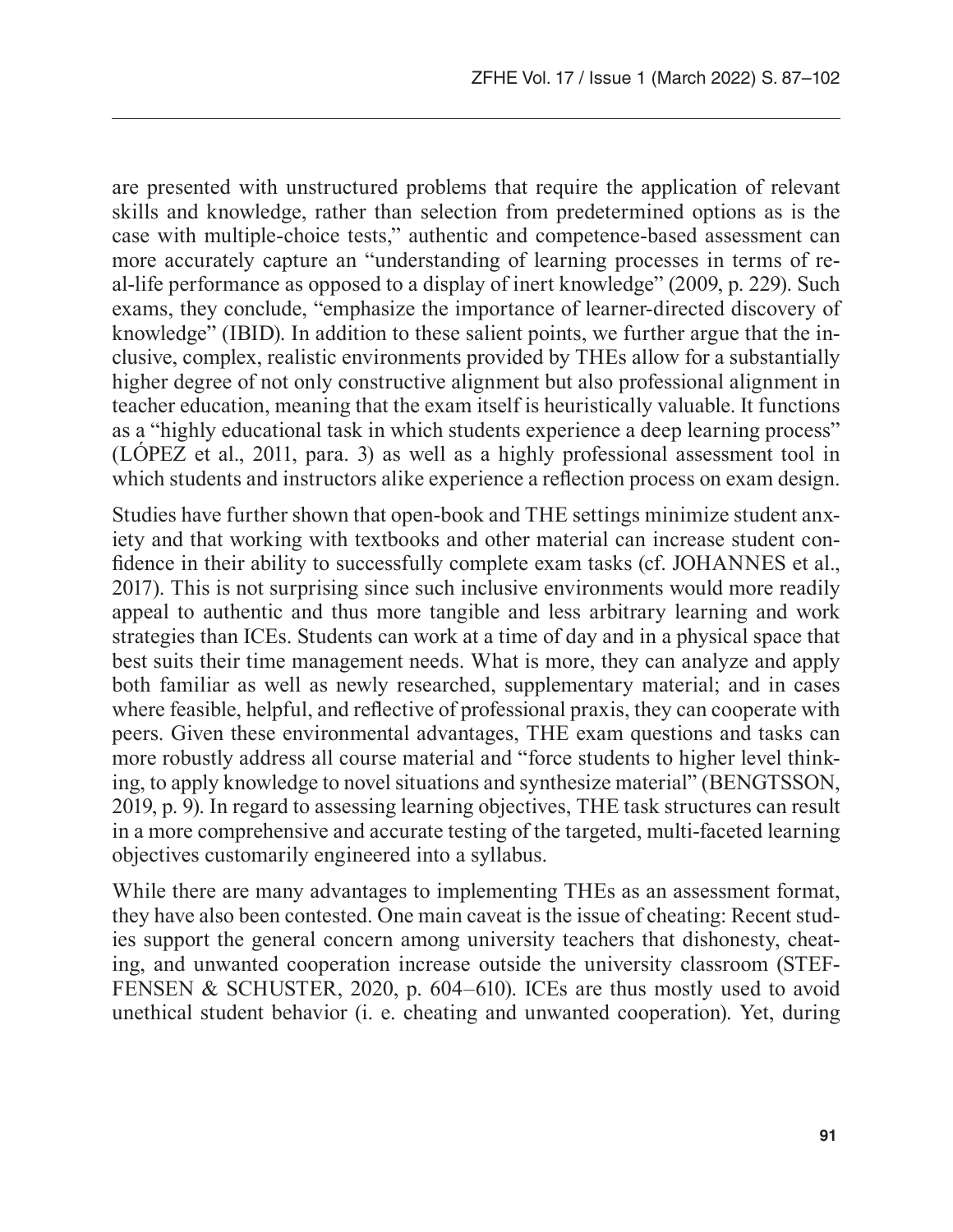the first COVID-19 semester, the need to create online-exams that offered the same degree of proctoring led to time-consuming and often ineffective or legally problematic attempts at online-proctoring. However, even before the digital semesters of the pandemic, ICEs by no means guaranteed a cheating-free exam setting – on the contrary, as many so-called 'cheating-scandals' have shown (cf. PÉREZ-PEÑA, 2013). While it has been pointed out that a "non-proctored exam conducted in a closed dorm room with an Internet access is the perfect setup for frame-ups and imposture" (BENGTSSON, 2019, p. 11), it is important to note that THEs often do not specifically prohibit or sanction cooperation between students. Instead, we take the position that because THE task structures assess student performance on the higher levels of the learning taxonomy – especially understanding, applying, and creating – cooperation does not necessarily compromise their final performance but may instead enhance their output and ability to activate and apply factual knowledge in dialogical, cooperative learning (cf. also JOHNSON et al., 2015). As THEs test higher levels of Bloom's taxonomy and consist of open-ended questions that require essay-style answers designed to foster higher-order cognitive skills (HOCS), the possibilities for unethical student behavior are minimized. While we condemn unethical phenomena such as pens-for-hire and plagiarism, we want to challenge the notion of 'unethical student behavior' – especially in teacher education. We would rather promote a culture of trust, cooperation, and reflection as these values align constructively and professionally in our field.

This, however, leads to the next point of criticism – the format's practicability. Considering the time needed for designing THEs such as choosing multimodal material and formulating comprehensive reflection questions as well as for grading answers in prose, they may be better suited for smaller group sizes and for certain disciplines. However, as this article argues, due to their commitment to competence-based, authentic, and aligned assessment, THEs appear to be more rewarding for both teachers and students. As we found during three semesters of assessing our courses with THEs, this is also due to the guiding principles of constructive alignment for higher education and professional alignment for teacher education. The prevalent theory of constructive alignment (CA) is an outcome-based approach in which teaching is designed to help students reach the pre-defined outcome and assessment is designed to "enable clear judgements as to how well those outcomes have been attained" (BIGGS, 2014, p. 5) – not only are teaching and assessment aligned, but both are also aligned to the intended learning outcomes (IBID, p. 9). For the design and imple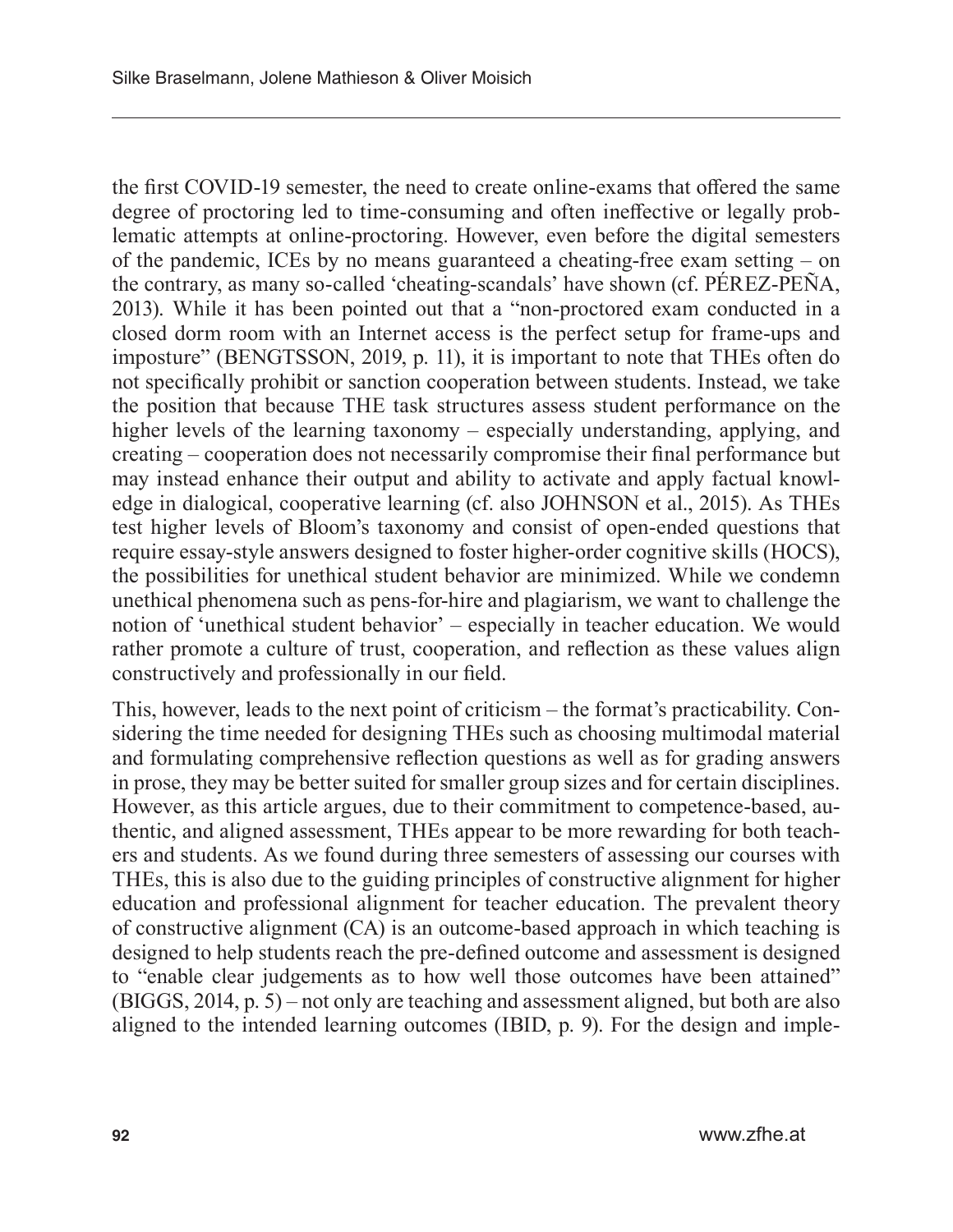mentation of a THE, this implies that the learning outcome of the course is defined and openly communicated at the beginning of the semester.

Constructive alignment also goes hand in hand with what we came to call 'professional alignment' in teacher education. For teacher education, this means an alignment of the assessment with professional skills such as ethical and personal responsibility, self-reflection, critical thinking, information and time management, written communication, and appropriate use of different media. Guiding principles for professional alignment of outcome, teaching, and assessment are proposed as follows:

- 1. Establishing a culture of trust.
- 2. Taking one's own teaching into account within the assessment regime, i. e. testing what has been taught and preparing students for the exam throughout the entire course.
- 3. Allowing for differentiation and designing an exam that is suitable for most learning strategies and learner types.
- 4. Applying a pedagogy of multiliteracies (KALANTZIS et al., 2016) in order to foster a deep engagement with multiple types of media and focusing on creative application, critical analysis, experiencing of old and new media and content, and conceptualization by theorizing and naming.
- 5. Creating tasks that authentically prepare the students for their profession (e. g. lesson planning, developing multiliteracies, researching own material).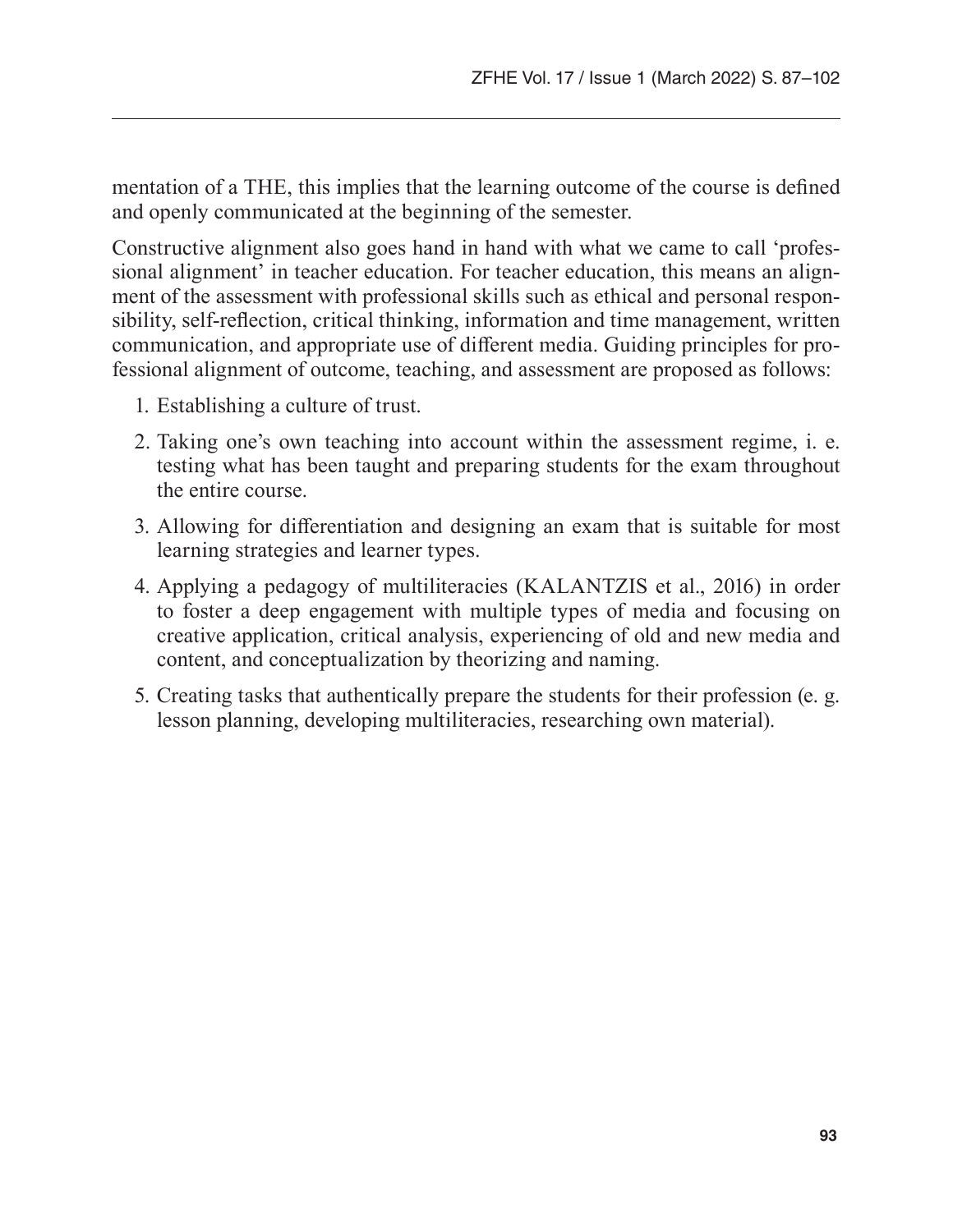## **3 The design and assessment of our THE**

### **3.1 Exam design**

As our THE is meant to function as a learner-centered assessment that constructively and professionally aligns with our course content, the test itself also shapes the seminar syllabus (cf. also RICH et al., 2014). Thus, designing the THE also entails designing the course. Our specific course was an introductory seminar that is a first-level prerequisite for all TEFL students of education, entitled "Teaching English as a Foreign Language (TEFL)." The course content and final examination are based entirely on the textbook *Teaching English* (GRIMM et al., 2015) and the assignments were specifically designed around an incremental series of tasks to hone the skills needed for the final examination.

The assignments function as formative summative assessments (FSA), which measure student progress throughout the semester in order to modify instruction and to enhance student performance by reviewing student work in class, producing "both quantitative and qualitative feedback from the students about their comprehension" (WININGER, 2005, p. 164). In our seminars, the FSAs take the form of tailor-made worksheets on a chapter-by-chapter and week-by-week basis that students must complete before commencing the week's seminar session. The worksheets consist of closed, semi-open, and open task types, ranging from multiple-choice questions to gap filling to project work such as creating lesson plans based on differing media types including literature, film, music, GIFS, cartoons, etc. The worksheet tasks aim to target 1) knowledge of terminology and concepts and their creative application, 2) critical analysis of methodologies, 3) researching and analyzing both traditional and new media and content, and 4) inferencing by theorizing lesson objectives and tasks, and specifically relating practical examples to their underlying theories on (second) language acquisition and didactics. The seminar sessions consist of 13 weeks of online meetings where students, either in group work or in teacher-student interaction, present solutions to the worksheet tasks and optimize their responses and lesson plans based on peer and instructor feedback. A master worksheet is then collocated for that week's chapter and uploaded in a shared digital forum. By the end of the semester, all worksheets including the lesson plans produced in project work are avail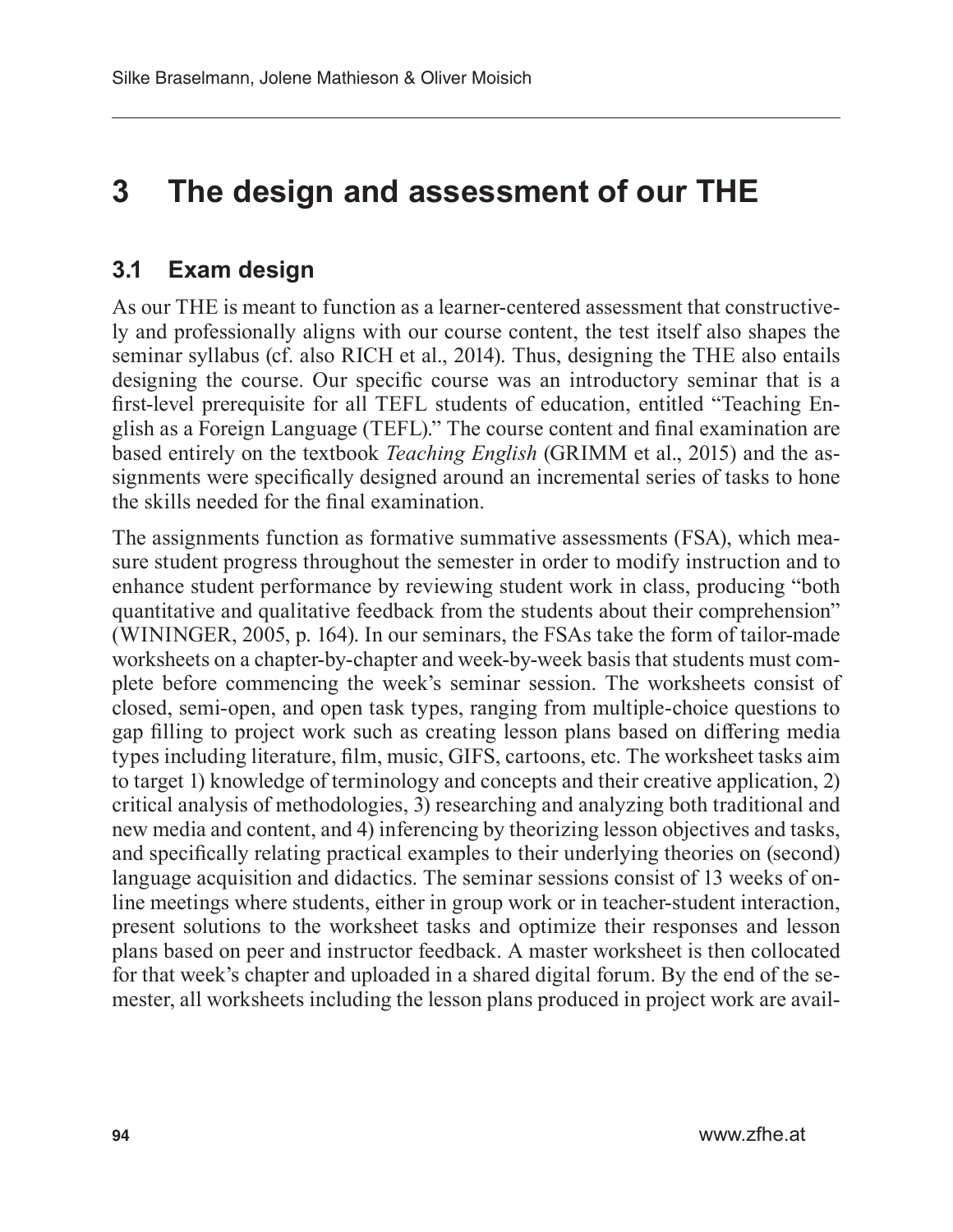able to the students during the THE. The final exam takes place in the final week of the semester and students are given a time span of 48 hours to complete the THE.

The final examination entails two main sections – 'Application' and 'Reflection' – whereby 'Application' is further divided into two parts which comprise of open tasks that operate on the higher levels of Bloom's learning taxonomy by requiring comprehension, application, and creative production in order to be completed: 1) designing a lesson plan based on specific media prompts provided by the instructors and according to the PWP (pre-, while-, and post-activities) method and lesson-plan template taught in class, and 2) elucidating in an open-essay format their theorizations and arguments on the efficacy of their chosen design and how it contributes to their defined learning objectives. Students are asked to use the specific terminology, theoretical concepts, and factual knowledge they acquired in their course work reading through, working with, and internalizing the contents of GRIMM et al. (2015). This section is especially attractive in terms of design because the material chosen by the instructors can provide a higher degree of multimodality than traditional ICEs would allow. In our exam, we provide students with six specific teaching materials, mostly in the form of URLs, from multiple media types, of which they can choose one to create their lesson plan, but they are also sanctioned to include any relevant supplementary media/materials based on their own research. Designing *multimodal* THEs, as we suggest here, that includes different kinds of material ranging from YouTube videos, GIFs, and TikToks to cartoons and poems, enables students to reflect on their material preferences (e. g. audio-visual, textual, etc.), their own learning styles, and their strategies for approaching their material. The THE thus also aims to produce the confident and transparent application of online sources as learning material. In the collection and choice of material provided for and by the students, THEs adhere to a multiliteracies pedagogy that enables students to actively and creatively engage with multiple text types (KALANTZIS et al., 2016). Further, the provided material can easily be updated and rotated on a semester basis with little time and effort.

The 'Reflection' section comprises of a semi-open, professionally-aligned task where students are asked to write a short essay on one of two questions that tests 1) factual knowledge of a specific concept, theory, or media type, 2) their ability to reflect on and create an informed opinion based on knowledge, and 3) their ability to illustrate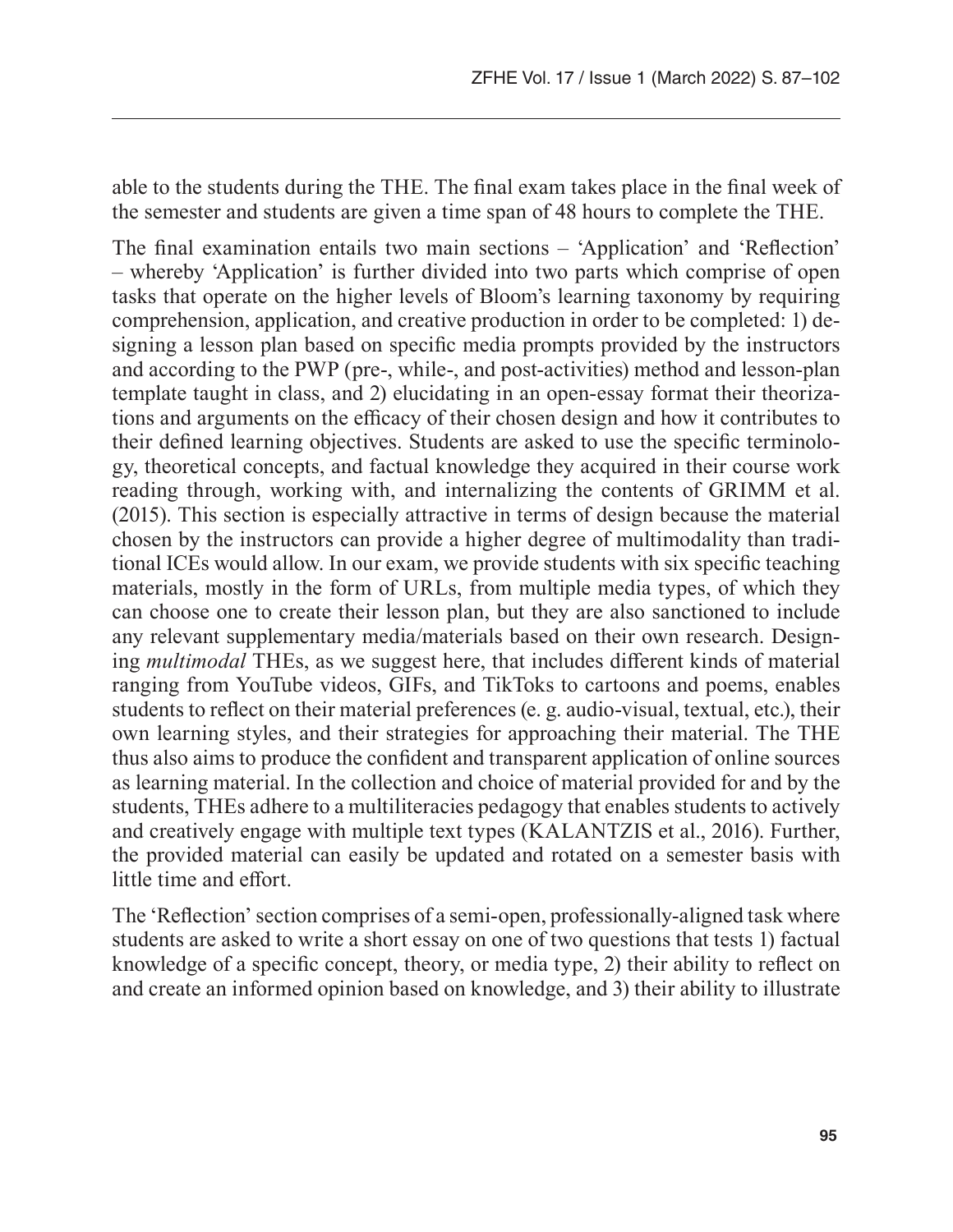how didactic theory informs practical solutions and vice versa. The questions are each accompanied by an illustrative cartoon that students can use and build upon.

In designing our THE, we include the more professionally-aligned tasks that are too time-consuming in an ICE. The flexibility of this design further allows for a greater variety of topical, interesting, and multimodal material that speaks to the students and their realities, therefore engaging and motivating students to a higher degree. By doing so, THEs create a rich and multimodal learning experience that requires and encourages reflection on students' processes of learning and adheres to the principles of the post-method pedagogy.

### **3.2 Student and instructor assessment of exam design**

Course participants provided feedback to the instructors directly after they had met the deadline for submission. This feedback proves invaluable for the adjustment of future THE designs and will be the focus of the following section. In addition, we present some self-reflective remarks on the experiences surrounding THE from an instructor's perspective.

While students were working on the exam's assignments, they were able to pose questions to the instructor. Depending on the instructor, students could write an email with questions, or post questions on a server that was specifically installed for this course. The latter in particular mimicked situations during ICEs when students would ask questions to the instructor, as they were able to either ask a question in a direct message (visible only to the instructor) or ask in chat (visible to everyone). Instructors were thus able to react to questions whose answers may be beneficial for all participants in case they clear up uncertainties with the exam that were shared by more than one student. Likewise, instructors confirmed the timely submission of students' papers via email or text chat, which in turn reassured students of their submission status. We observed that the lack of a submission on paper was a potential cause for anxiety on the students' side, so confirmation via email or text seems beneficial.

Students evaluated that they found the assignments' goals self-evident and feasible within the provided time window. However, many also claimed to be short on time; almost all handed in their digital papers shortly before the deadline and individual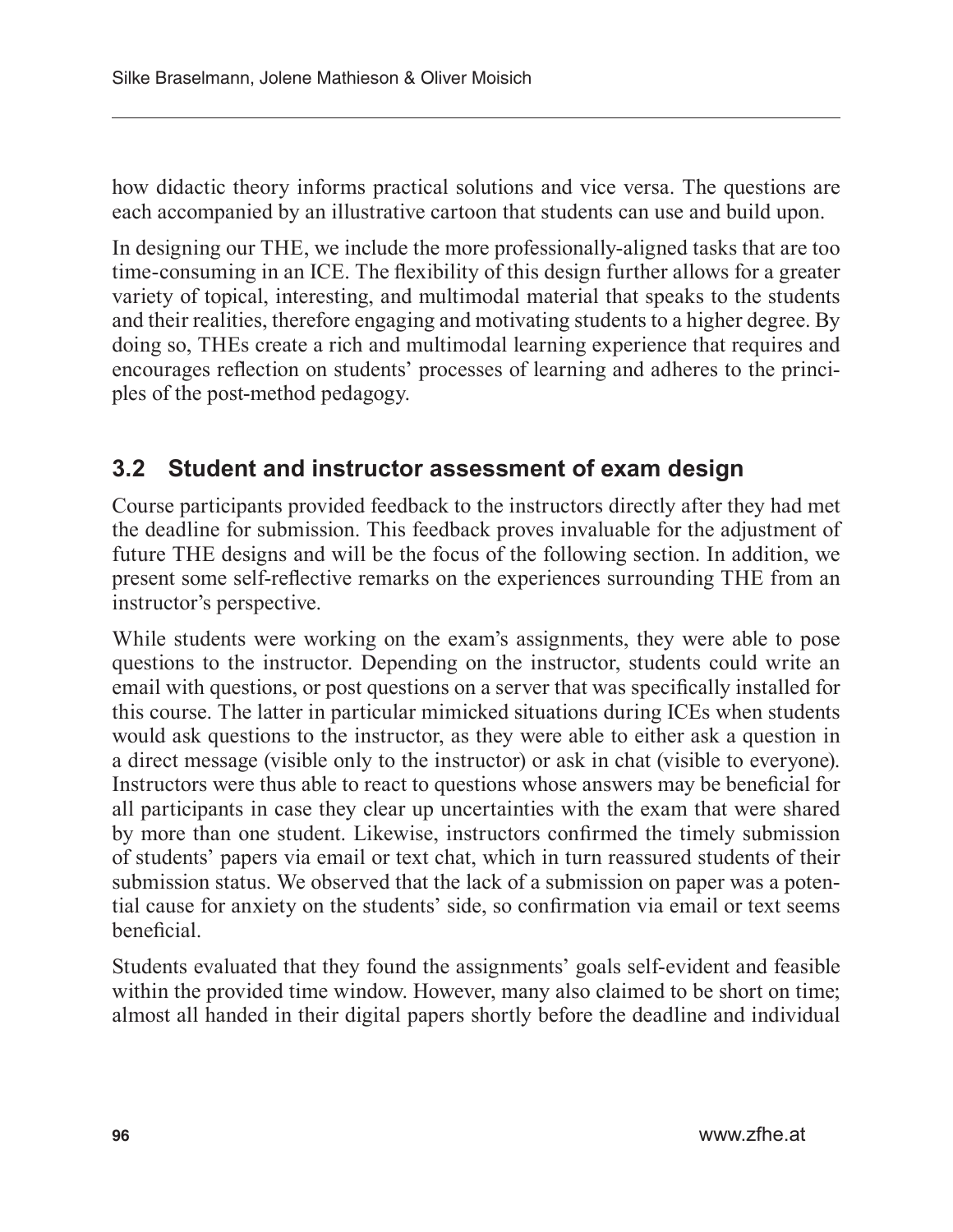students remarked that they needed almost all of the allocated time to work on the tasks. We observed the same issue from some papers' lengths – while most submissions were in the range of five to six pages, some students came close to handing in a paper that is the equivalent to a term paper in terms of length (ten pages). As such, the pressure in ICEs as observed by BENGTSSON (2019, p. 1) appears to still be present in THEs. It remains inconclusive whether this pressure is due to the inherent design of THEs or reliant on student expectations inherent to a course's final exam, regardless of its design. As regards the preparation of classes for a THE, instructors should therefore not only take care of preparing their courses' content in accordance with the requirements of a THE, but also prepare their students on what to expect and how to approach the allocated time for such an exam. Students may appreciate not only a hard deadline that tells them when they ought to submit their paper, but also an estimation of how long they should actually work on the assignments within that time frame.

Feedback for the material offered in the exam was universally positive. When asked, students assessed that they found the material in the exam to be of great variety in terms of both topic and medium. In particular, one assignment that revolved around designing a TEFL lesson plan with material provided in the exam let students choose between various media, such as: GIFs with grammar puns to design a grammar lesson; a video speech at the DNC by Michelle Obama; a short clip from the US television show *The Simpsons* that commented on the January 6, 2021 insurrection at the United States Capitol. The last example especially proved to be popular since the exam took place mere weeks after the incident. Implementation of these media, among many others, shows the flexibility of a THE in comparison to traditional ICEs, where this high-level application of multiliteracies is virtually impossible.

Opponents of THEs may argue that the format makes examination easier for students. After all, an open-book exam with more time to work on assignments is bound to give students advantages that they would otherwise lack in a proctored, in-class examination. We found the opposite to be the case; in fact, the average grade in our THEs is close to averages of former ICEs for the same module. Figure 1 shows these averages for summer and winter term 2019 (in-class) and summer term 2020 to summer term 2021 (take-home) on a 1-to-5 scale, where 1.0 is the best grade achievable and 5.0 is a failed exam. The averages show that there is no significant difference between ICEs and THEs in terms of student performance. We hypothesize that the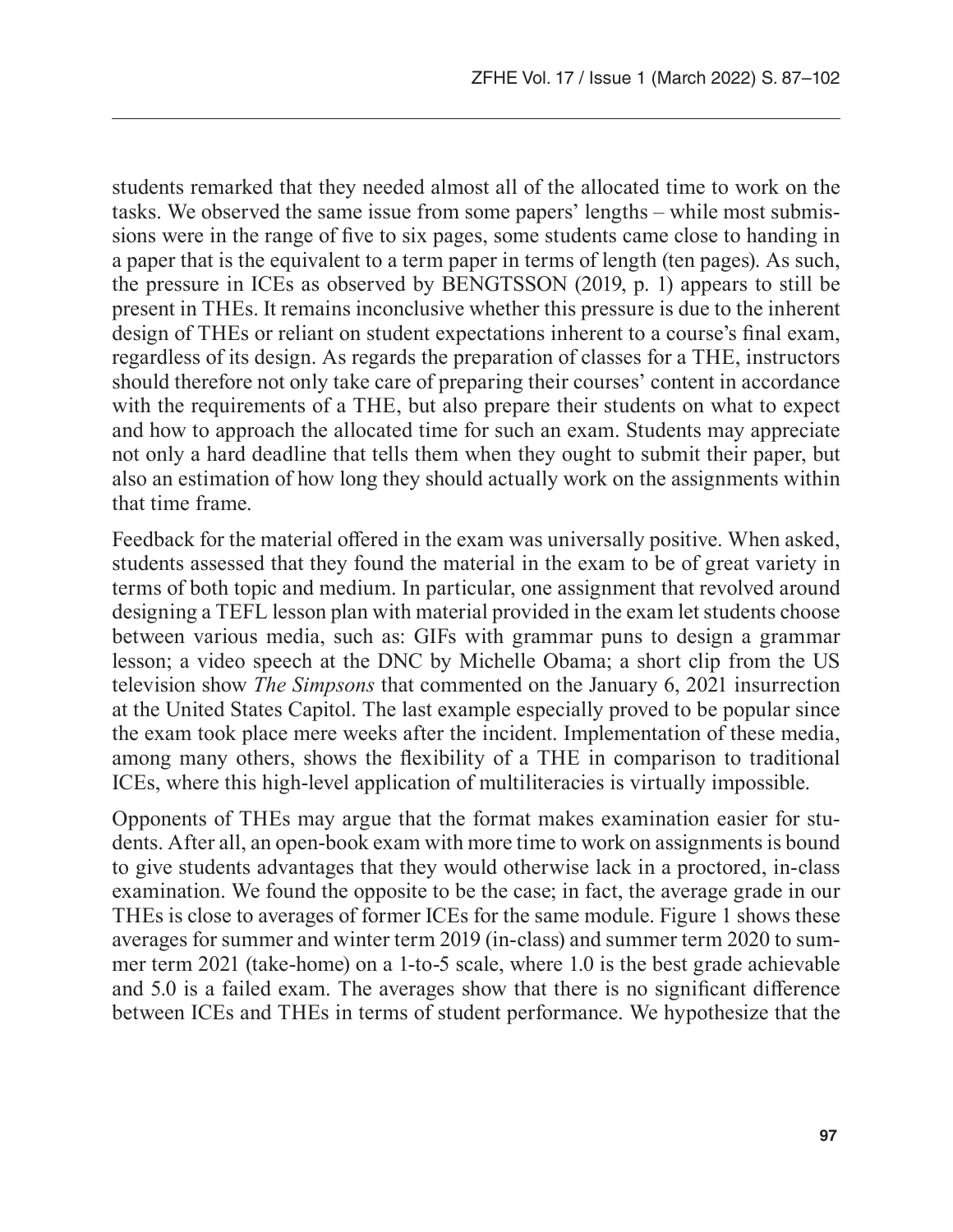slightly lower average performance in summer 2020 may be due to the relative novelty of a THE to students or due to mostly individual circumstances surrounding the emerging pandemic that may have affected students. The results after summer 2020 remain stable around the 2.2 to 2.3 range.



Fig. 1: Grade averages for course exams (illustration by the authors)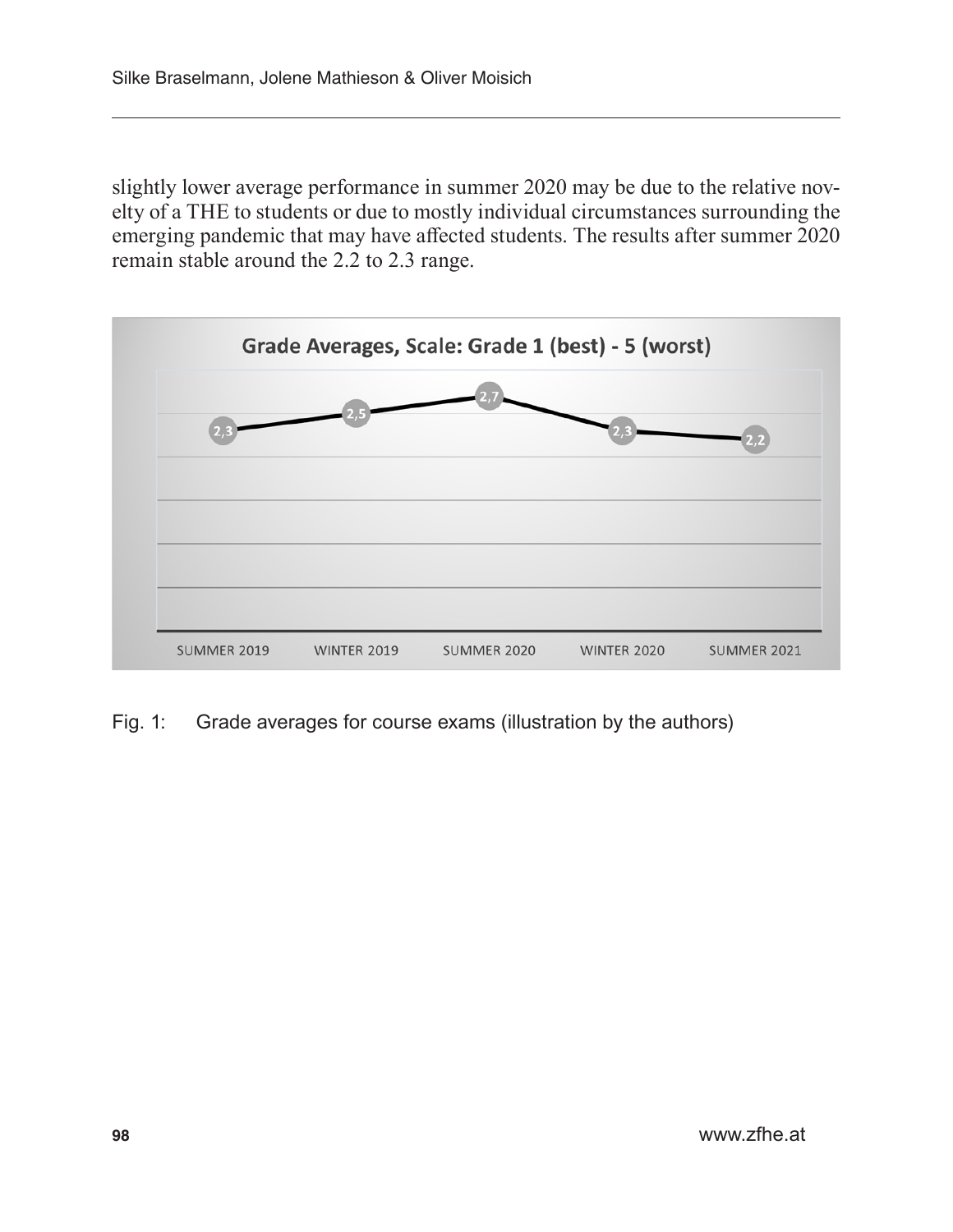### **4 Conclusion**

We mentioned above that THEs activate higher levels of Bloom's taxonomy and, in addition, foster professional alignment for teacher education, by which we imply that the exam presents teacher degree students with a best-practice example of how to assess a course's performance. This meta-didactic strategy proved successful in our TEFL course. However, such a conclusion does not necessarily mean that THEs are a viable solution for all kinds of courses in all kinds of disciplines. Modules with output-oriented curricula and open-designed tasks will benefit more from THEs than modules with closed-designed tasks. As an example, exams that ask students to prove a mathematical theory will not benefit from a THE since, traditionally, mathematical proofs by necessity allow only for a very limited number of ways to arrive at the correct conclusion. With that in mind, we propose that our exam design is quite flexible across didactic seminars of all disciplines – designing lesson plans and discussing didactic topics with an informed background (based on seminar input) are open to some degree in terms of students' creativity. As such, the well-known teacher idiom, "teaching to the test," gains a new meaning in light of THEs: We still teach to the test; however, due to professional alignment, the test now incorporates useful didactic heuristics and models that will be useful to teacher degree students in their careers.

Our experience with THEs also reveals a constructive alternative to online proctoring. While traditional exam formats require a high degree of effort from both teachers and students as well as constant online monitoring during the exam, which raise questions of efficiency, data protection, and ethics, a THE renders such issues a moot point by design. We have seen that students arrive at the same conclusion. While the concept of a THE arose out of necessity in a time of digital solutions where in-class courses were simply impossible, we have found the practicability of a take-home exam to be far more valuable than being an emergency alternative to in-class exams. As we prepared the first in-class seminars for the same module in almost two years, we decided to retain the exam's THE format. While a take-home exam at first seemed uncalled for in an in-class structure, we determined that the advantages of a THE exam outweigh the traditional ICE exam even with an in-class course preceding examination. In conclusion, we are determined to refine the THE design further by implementing it into in-class courses.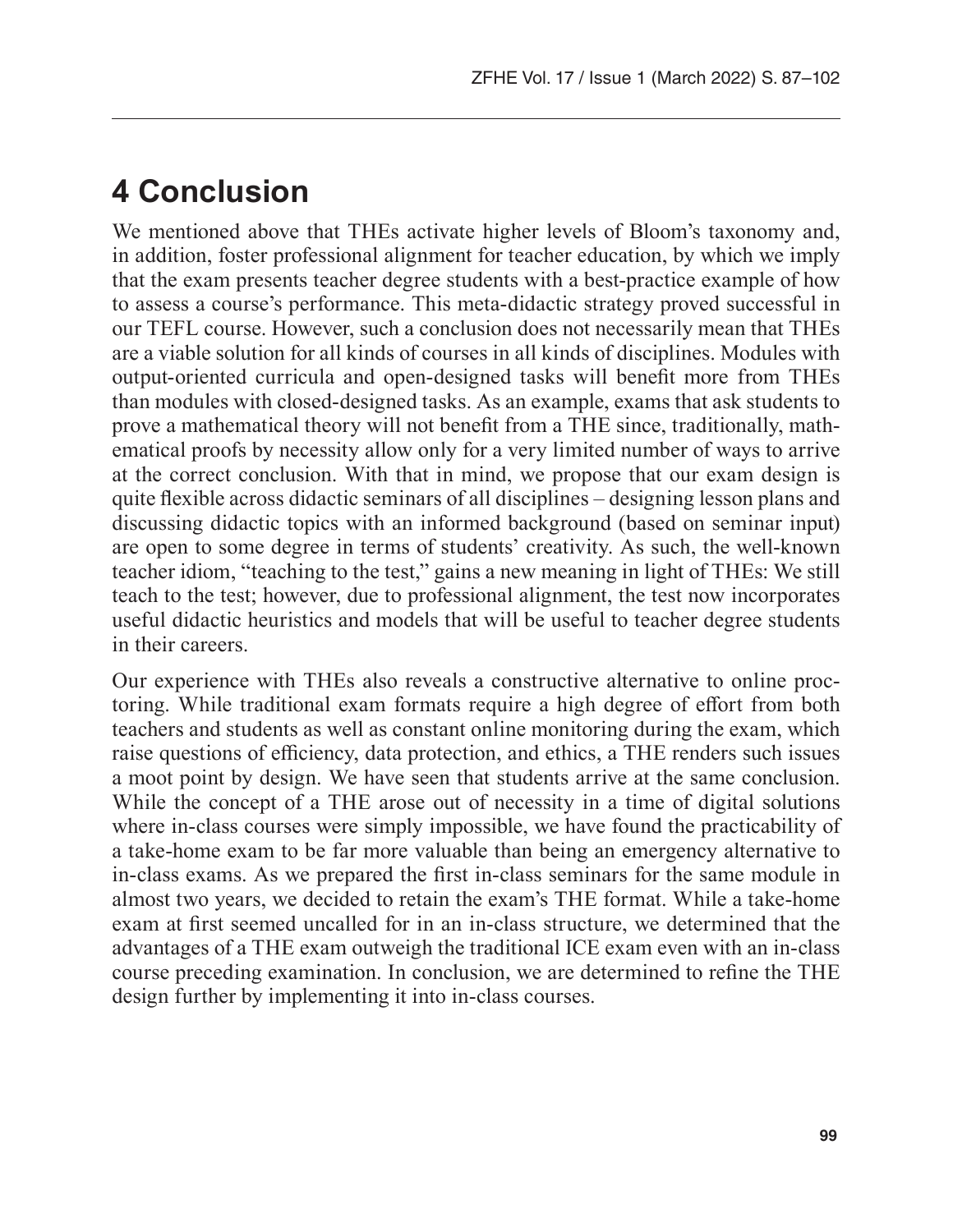## **5 References**

**Anderson, L., Krathwohl, D., Airasian, P., Cruikshank, K., Mayer, R., Pintrich, P., Raths, J., & Wittrock, M.** (2001). *A Taxonomy for Teaching, Learning, and Assessing: A Revision of Blooms Taxonomy of Educational Objectives.* New York: Longman.

**Bengtsson, L.** (2019). Take-home exams in higher education: A systematic review. *Education Sciences*, *9*(4), 1–16. [https://www.researchgate.net/publica](https://www.researchgate.net/publication/337093684_Take-Home_Exams_in_Higher_Education_A_Systematic_Review)tion/337093684 Take-Home\_Exams\_in\_Higher\_Education\_A\_Systematic\_Re[view](https://www.researchgate.net/publication/337093684_Take-Home_Exams_in_Higher_Education_A_Systematic_Review)

**Biggs, J.** (2014). Constructive alignment in university teaching. *HERDSA: Review of Higher Education*, *1*, 1–22. [https://www.herdsa.org.au/herdsa-review-higher-ed](https://www.herdsa.org.au/herdsa-review-higher-education-vol-1/5-22)[ucation-vol-1/5-22](https://www.herdsa.org.au/herdsa-review-higher-education-vol-1/5-22)

**Durning, S., Dong T., Ratcliffe, T., Schuwirth, L., Artino, A., Boulet, J. R., & Eva, K.** (2016). Comparing open-book and closed-book examinations: A systematic review. *Academic Medicine*, *91*(4), 583–599. [https://journals.lww.com/academ](https://journals.lww.com/academicmedicine/Fulltext/2016/04000/Comparing_Open_Book_and_Closed_Book_Examinations_.37.aspx)[icmedicine/Fulltext/2016/04000/Comparing\\_Open\\_Book\\_and\\_Closed\\_Book\\_Ex](https://journals.lww.com/academicmedicine/Fulltext/2016/04000/Comparing_Open_Book_and_Closed_Book_Examinations_.37.aspx)[aminations\\_.37.aspx](https://journals.lww.com/academicmedicine/Fulltext/2016/04000/Comparing_Open_Book_and_Closed_Book_Examinations_.37.aspx)

**Grimm, N., Meyer, M., & Volkmann, L.** (2015). *Teaching English*. Tübingen: Narr Verlag.

**Halbherr, T., Dittmann-Domenichini, N., Piendl T., & Schlienger, C.** (2016). Authentische, kompetenzorientierte Online-Prüfungen an der ETH Zürich. *Zeitschrift für Hochschulentwicklung*, *11*(2), 247–269. [https://zfhe.at/index.php/zfhe/article/](https://zfhe.at/index.php/zfhe/article/view/890) [view/890](https://zfhe.at/index.php/zfhe/article/view/890)

**Himmelrath, R.** (2021). Überwachte Online-Klausuren: Ist volle Kontrolle möglich?. *Frankfurter Allgemeine Zeitung*. [https://www.faz.net/aktuell/karriere-hoch](https://www.faz.net/aktuell/karriere-hochschule/hoersaal/duerfen-studenten-bei-online-pruefungen-per-video-ueberwacht-werden-17234467.html)[schule/hoersaal/duerfen-studenten-bei-online-pruefungen-per-video-ueber](https://www.faz.net/aktuell/karriere-hochschule/hoersaal/duerfen-studenten-bei-online-pruefungen-per-video-ueberwacht-werden-17234467.html)[wacht-werden-17234467.html](https://www.faz.net/aktuell/karriere-hochschule/hoersaal/duerfen-studenten-bei-online-pruefungen-per-video-ueberwacht-werden-17234467.html)

**Johannes, B., Dinkens, A., & Moore, J.** (2017) A systematic review comparing open-book and closed-book examinations: Evaluating effects on development of critical thinking skills. *Nurse Education in Practice*, *27*, 89–94. [https://www.sci](https://www.sciencedirect.com/science/article/abs/pii/S1471595317305486?via%3Dihub)[encedirect.com/science/article/abs/pii/S1471595317305486?via%3Dihub](https://www.sciencedirect.com/science/article/abs/pii/S1471595317305486?via%3Dihub)

**Johnson, C. M., Green, K. A., Galbraith, B. J., & Anelli, C. M.** (2015). Assessing and Refining Group Take-Home Exams as Authentic, Effective Learning Experiences. *Journal of College Science Teaching*, 44(5), 61–71.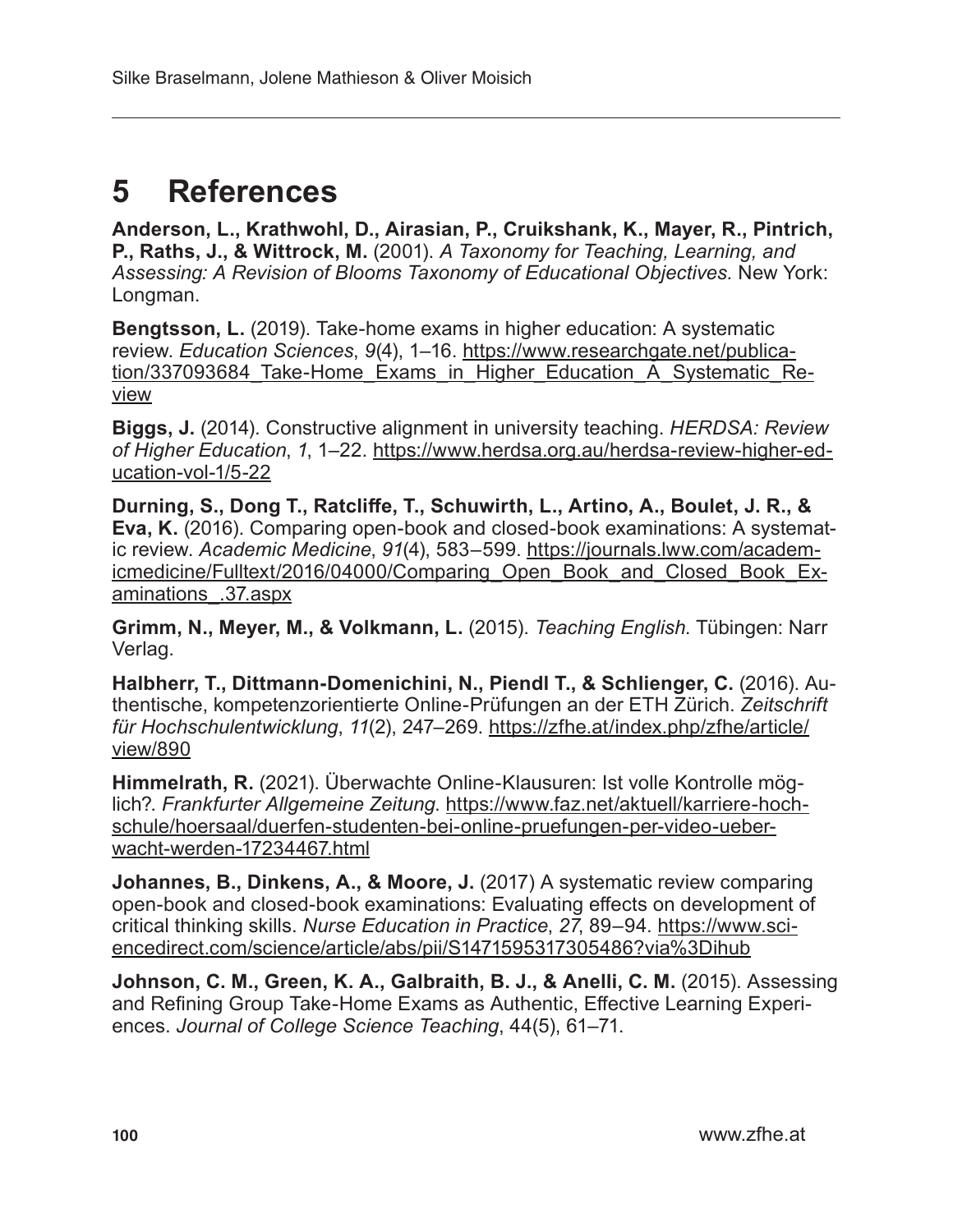**Kalantzis, M., Cope, B., Chan, E., & Dalley-Trim, L.** (2016). *Literacies.* 2nd ed. Cambridge: Cambridge University Press.

**Kordts, R., Wagner, R., Sidler, C., Tinsner-Fuchs, K., Dilger, B., & Brahm, T.** (2021). Cultivating a culture of experimentation in higher-education teaching and learning: Evaluation of recent experiences and transfer to the new-normal. *Zeitschrift für Hochschulentwicklung*, *16*(3). [https://zfhe.at/index.php/zfhe/issue/](https://zfhe.at/index.php/zfhe/issue/view/71) [view/71](https://zfhe.at/index.php/zfhe/issue/view/71)

**López, D., Sánchez-Carracedo, F., Cruz, J., & Fernández, A.** (2011). A takehome exam to assess professional skills. *Proceedings – Frontiers in Education Conference 2011*.

**Pérez-Peña, R.** (2013). Students Discplined in Harvard Scandal. *The New York Times*. [https://www.nytimes.com/2013/02/02/education/harvard-forced-dozens-to](https://www.nytimes.com/2013/02/02/education/harvard-forced-dozens-to-leave-in-cheating-scandal.html)[leave-in-cheating-scandal.html](https://www.nytimes.com/2013/02/02/education/harvard-forced-dozens-to-leave-in-cheating-scandal.html)

**Rich, J. D., Colon, A. N., Mines, D., & Jivers, K. L.** (2014). Creating learner-centered assessment strategies for promoting greater student retention and class participation. *Frontiers in Psychology*, *5*, Article 595.

**Schwartmann, R.** (2020). Zwischen Unmut und Demut: Ein Interview über die Rechts(un)sicherheit von Online-Prüfungen und deren Möglichkeiten. *Hochschulforum Digitalisierung.* [https://hochschulforumdigitalisierung.de/de/blog/interview](https://hochschulforumdigitalisierung.de/de/blog/interview-rechtsunsicherheit-online-pruefungen)[rechtsunsicherheit-online-pruefungen](https://hochschulforumdigitalisierung.de/de/blog/interview-rechtsunsicherheit-online-pruefungen)

**Steffensen, B., & Schuster, K.** (2020). Studentische (Un-)Redlichkeit beim Erwerb von Studienleistungen. *Die Hochschullehre. Jahresheft 2020*, 604–613.

**Williams, J., & Wong, A.** (2009). The efficacy of final examinations: A comparative study of closed-book, invigilated exams and open-book, open-web exams. *British Journal of Educational Technology*, *40*(2), 227–236.

**Wininger, S. R.** (2005). Using your test to teach: formative summative assessment. *Teaching Psychology, 32*, 164–166.